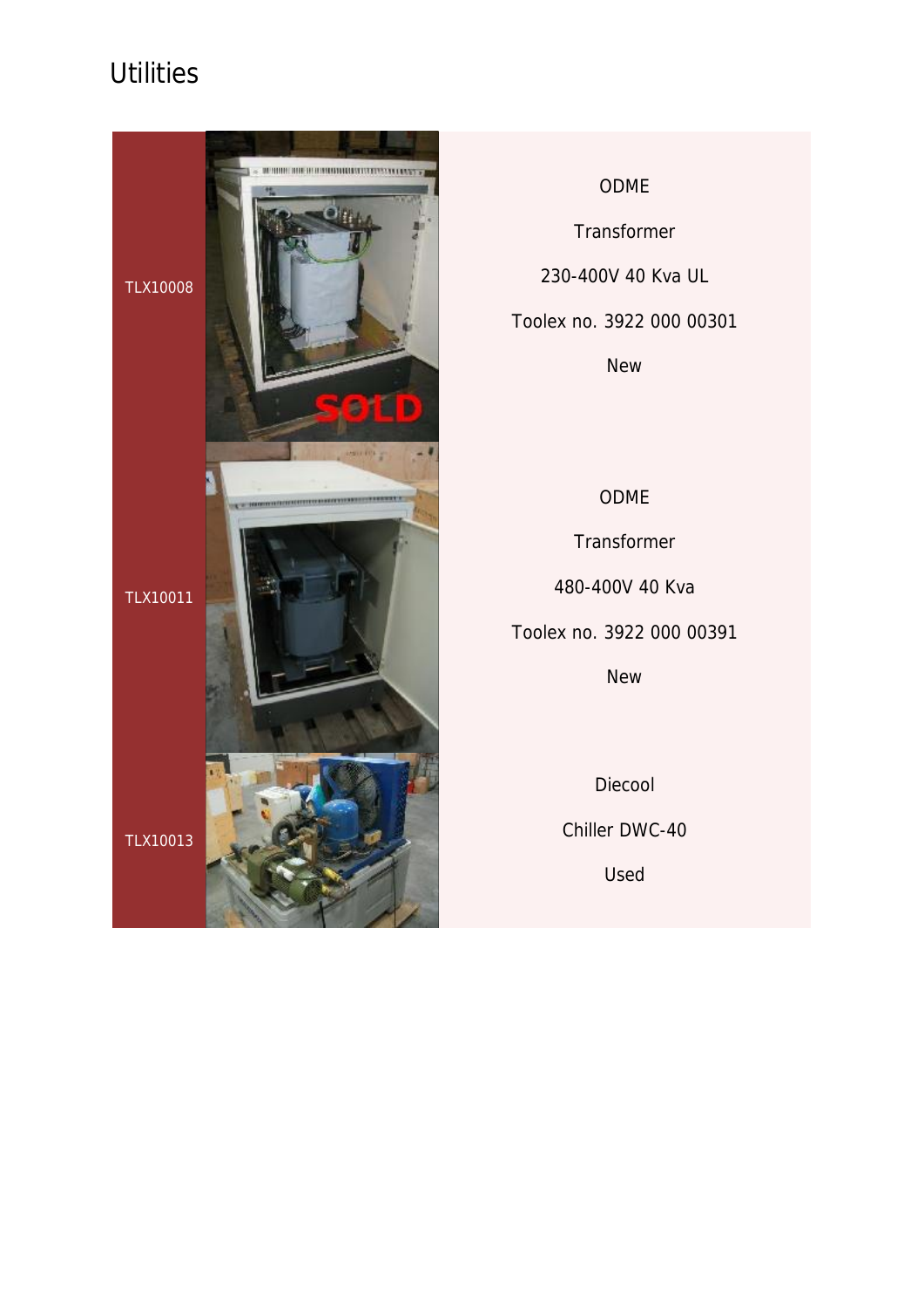

## ODME

Power Cabinet with transformer 80 Kva 4 circuit breakers 16A Prim. 3 x 456-480-506V Sec. 3 x 400V Toolex no. 0000 490 00011

New

Transformer TDP 100 100 Kva 50/60 Hz Prim. 480 V Sec. 400 V Toolex no. 0000 490 00010

New (year 1999)

**Transformer** 

3x400-440-460-480V 50/60 Hz In Rital cabinet

New

Klöckner-Moeller

Department main power cabinet

Used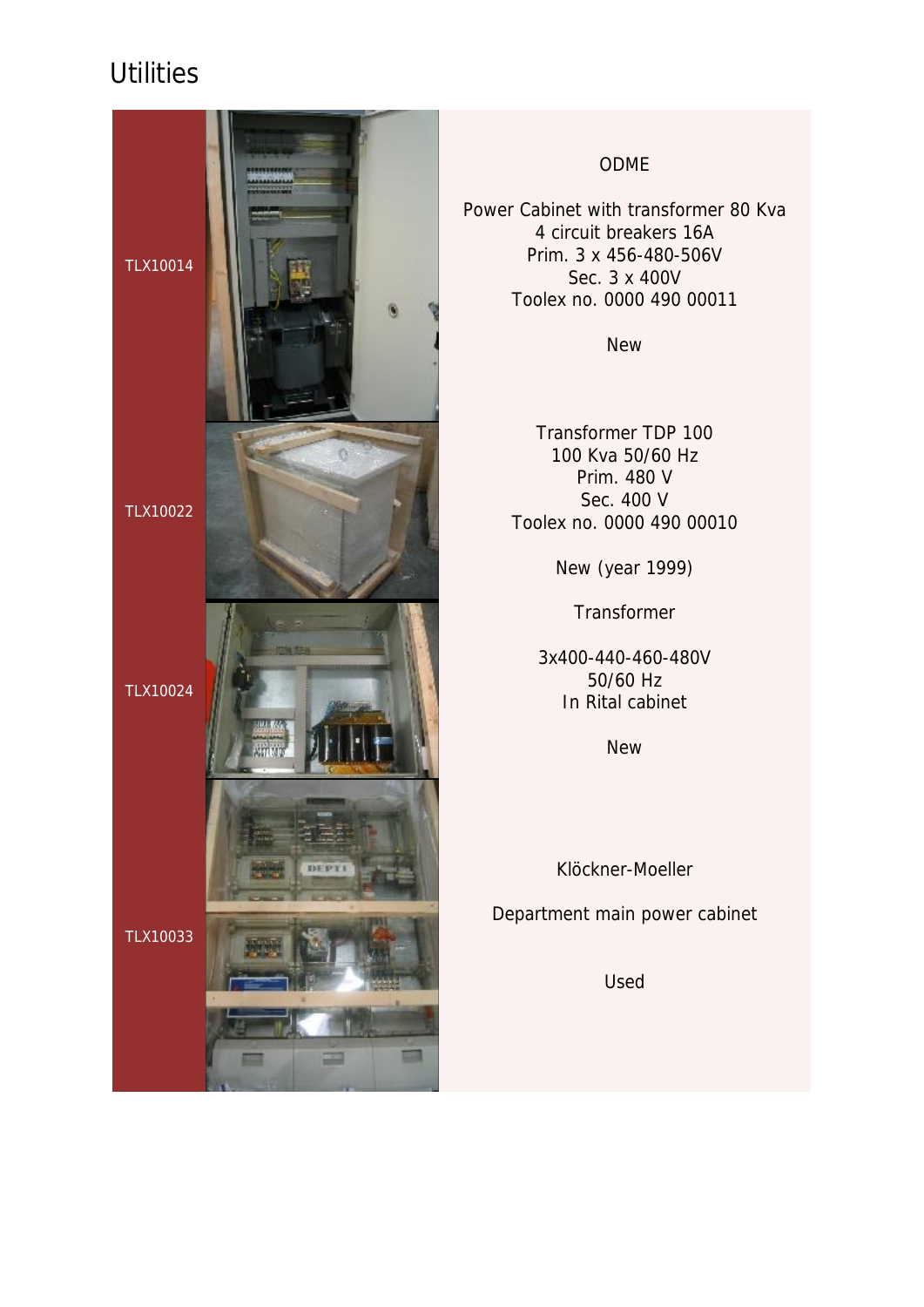

Wilkerson

Compressed Air Dryer for Inspection and Master Player (In cabinet) Inlet 10 bar Outlet 6 Bar

Used

Philips

PE 1414/201 Line Conditioner 1,5 Kva In 220-240V 1,9 KVA 50/60Hz Out 220-240V 1,5 KVA

Used

Philips

PE 1413/201Line Conditioner 850 VA In 220-240V 1,1 KVA 50/60Hz Out 220-240V 850 VA

Used

Topaz

Line 2 Power Conditioner 02406-01P3 UL In 120V 60Hz Out 120V 60Hz 1000 VA

Used

**Transformer** 

220-380V 60KVA

New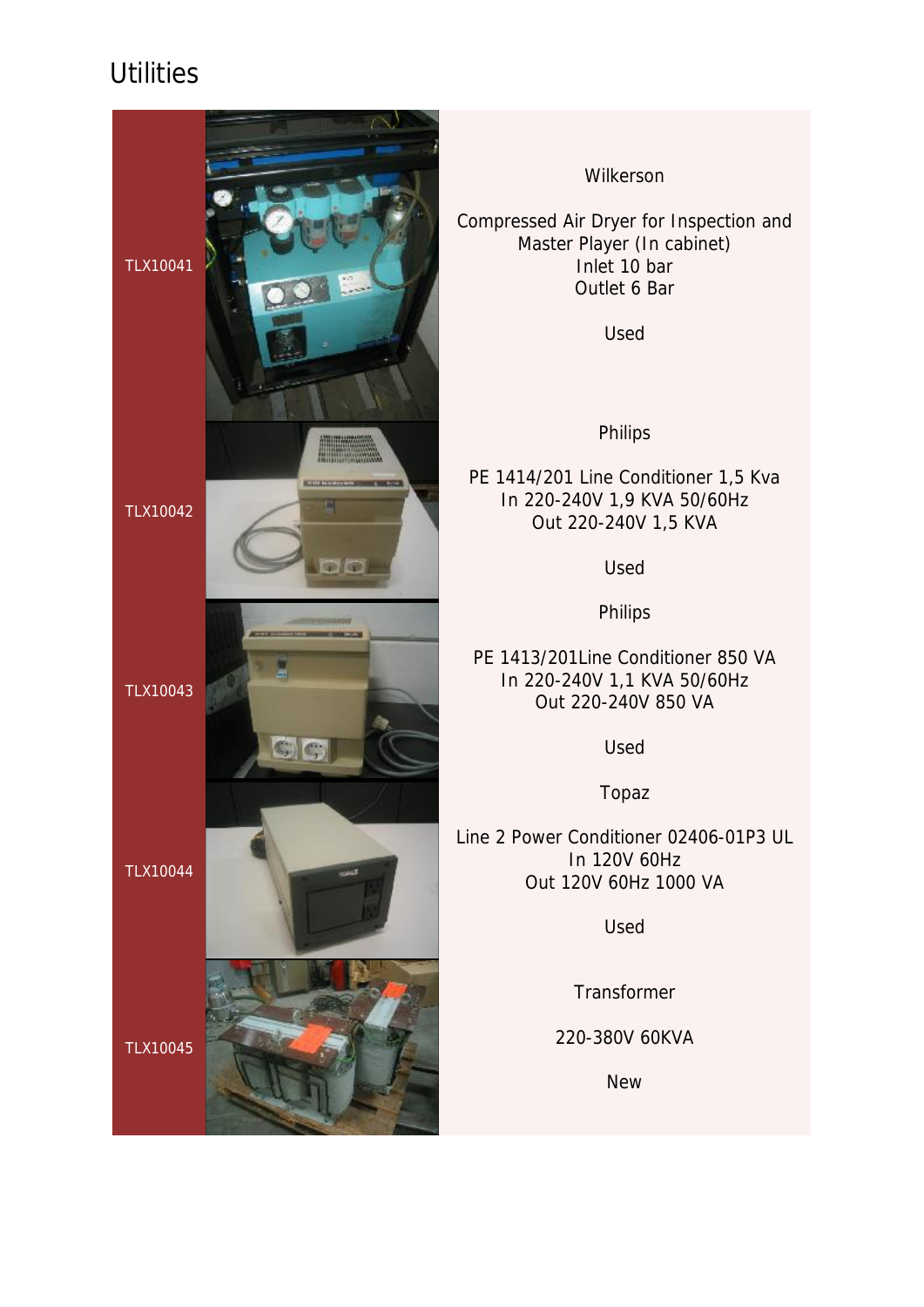

#### Millipore

Pure Water System CMS 4620 60Hz UL De-ionized water up to 90 l/h (7 l/h peak flow)under pressure of 4.5 bar. For AM mastering and electroplating system.

New

### Grundfos

Multistage in-line centrifugal pump for liquid transfer, circvulation and pressure boosting CRN2-50 A-P-G-BUBE 50Hz  $Q=2.5$  m3/h H=32.4 m N=2900/min

Toolex n0. 3922 071 04141

New

### **Grundfos**

Multistage in-line centrifugal pump for liquid transfer, circvulation and pressure boosting CRN2-40 A-P-G-BUBE 60/50Hz  $Q = 3$  m $3/h$  H =  $35.7$  m N =  $3500/m$ in

Toolex n0. 3922 071 04151

New

## Schneider Electrotechnik

**Transformer** Prim. 200-550V Sec. 115-230V 50/60Hz

New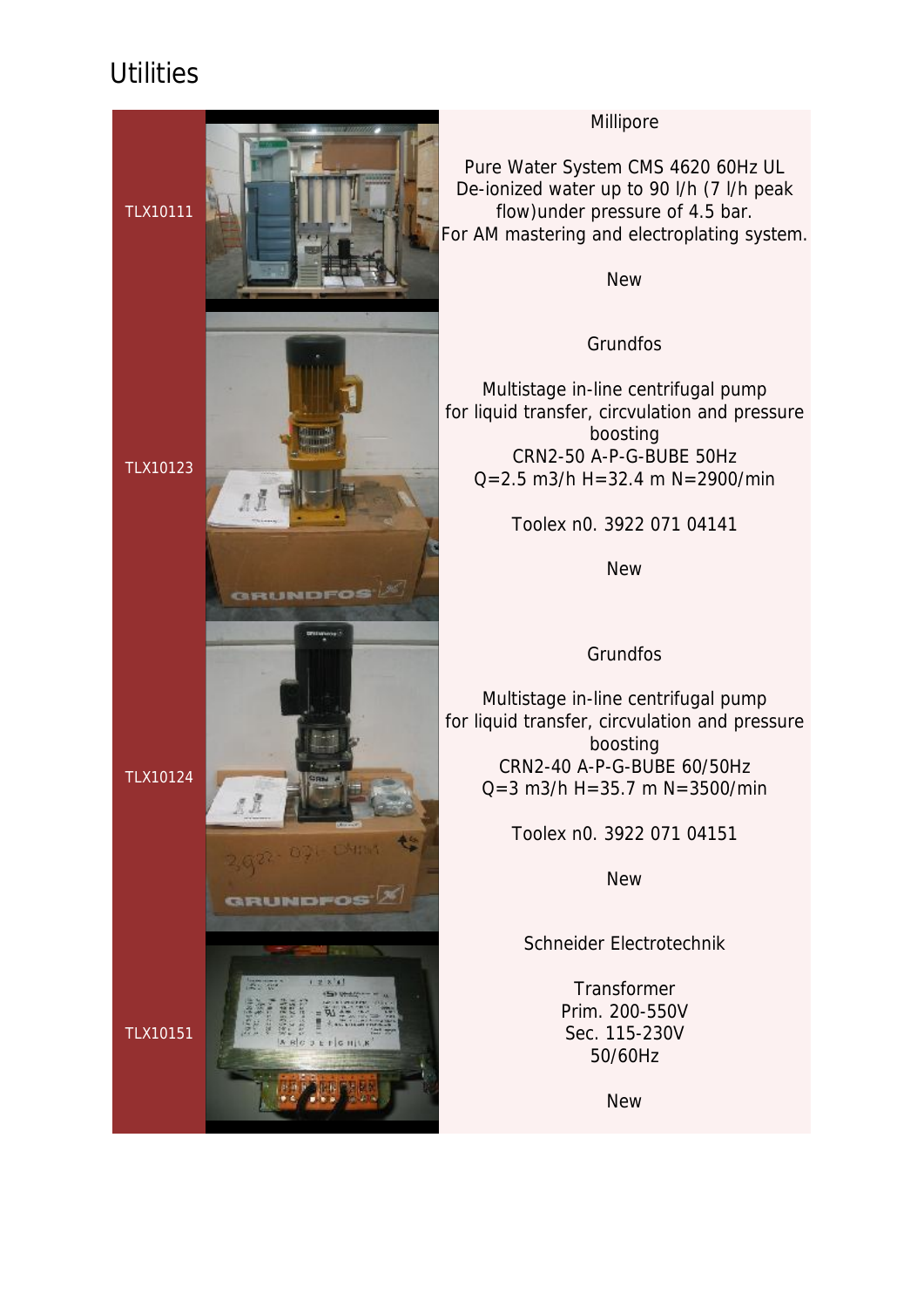

#### Hitachi

Frequency Inverter L300P - 110HFE 11Kw Input 380-480V 50/60Hz 3ph Output 380-480V 0,1-400Hz 3ph

Atlas Copco

Skid mounted Screw Compressor GA 5 FF - 150 (Full Feature) 440V 60Hz With 250L tank and filters

> Year 2000 New

> > Philips

850VA Line Conditioner PE 1423 which deliver a sinewave output with galvanic separation between input and output 230V-50Hz with: - main switch - power on/off indicator - 2 output sockets

New in original packing with manual